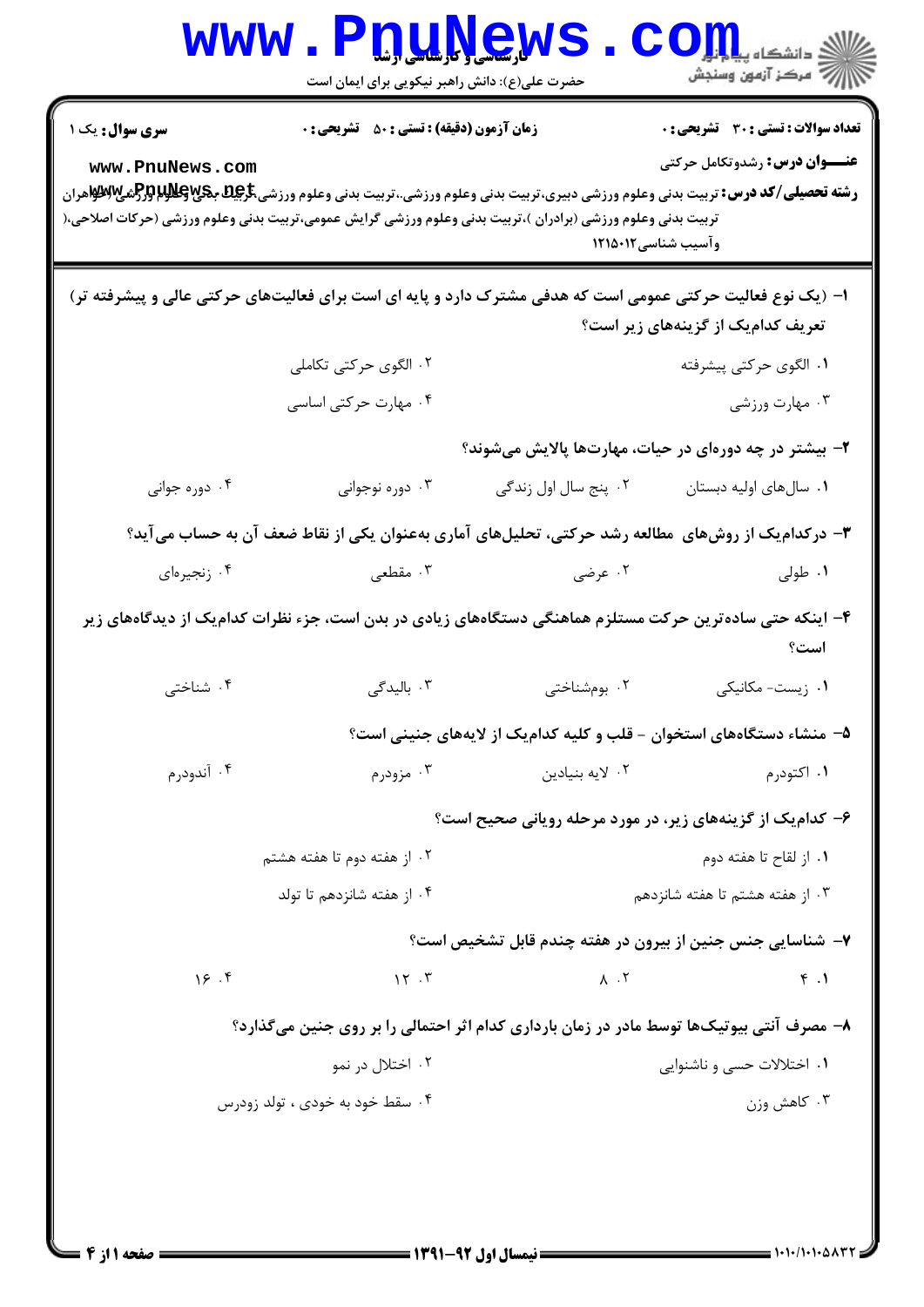|                                                                                                                                                                                                                                                                                                                       | ا کارساسی و <del>تارشاسی ارشا</del><br>حضرت علی(ع): دانش راهبر نیکویی برای ایمان است |                                                                         | د دانشکاه پ <b>یا با تار</b><br>ر آھي سنڌ آزمون وسنڊش                                |  |  |
|-----------------------------------------------------------------------------------------------------------------------------------------------------------------------------------------------------------------------------------------------------------------------------------------------------------------------|--------------------------------------------------------------------------------------|-------------------------------------------------------------------------|--------------------------------------------------------------------------------------|--|--|
| <b>سری سوال : ۱ یک</b><br>www.PnuNews.com<br><b>رشته تحصیلی/کد درس:</b> تربیت بدنی وعلوم ورزشی دبیری،تربیت بدنی وعلوم ورزشی.،تربیت بدنی وعلوم ورزشی <b>تاپین بی پیلاپاتور</b> {ش <b>ی∨لاپ</b> {یا مران<br>)،تربیت بدنی وعلوم ورزشی (برادران )،تربیت بدنی وعلوم ورزشی گرایش عمومی،تربیت بدنی وعلوم ورزشی (حرکات اصلاحی | <b>زمان آزمون (دقیقه) : تستی : 50 ٪ تشریحی : 0</b>                                   | وآسيب شناسي12151 1                                                      | <b>تعداد سوالات : تستی : 30 ٪ تشریحی : 0</b><br><b>عنـــوان درس:</b> رشدوتکامل حرکتی |  |  |
|                                                                                                                                                                                                                                                                                                                       |                                                                                      | ۹- کدامیک از گزینههای زیر، جزء مقیاسهای بالندگی نیست؟                   |                                                                                      |  |  |
|                                                                                                                                                                                                                                                                                                                       | ۰۲ سن استخوانی                                                                       |                                                                         | ٠١ محيط اعضاء                                                                        |  |  |
|                                                                                                                                                                                                                                                                                                                       | ۰۴ ویژگیهای ثانویه جنسی                                                              |                                                                         | ۰۳ ظهور دندانها                                                                      |  |  |
|                                                                                                                                                                                                                                                                                                                       |                                                                                      | ∙۱- در مهارت راه رفتن، چرخش لگن خاصره در چه سنی شبیه به بزرگسالی میشود؟ |                                                                                      |  |  |
| ۰۴ سالگی                                                                                                                                                                                                                                                                                                              | ۲ ۰ سالگی $\cdot$                                                                    | ۰۲ ، ۱۸ ماهگی                                                           | ۰۱ ۹ ماهگی                                                                           |  |  |
|                                                                                                                                                                                                                                                                                                                       |                                                                                      | 11- کدام یک از گزینههای زیر، در خصوص حرکات بازتابی صحیح است؟            |                                                                                      |  |  |
|                                                                                                                                                                                                                                                                                                                       | ۰۲ کنترل حرکات بازتابی توسط قشر مغز                                                  |                                                                         | ۰۱ حرکات ارادی در هفتههای ابتدایی تولد                                               |  |  |
| ۰۴ مراکز زیر قشر مغز پاسخهای باز تابی را باعث میشوند                                                                                                                                                                                                                                                                  |                                                                                      | ۰۳ از حدود هفته چهارم بعد از تولد شروع میشوند                           |                                                                                      |  |  |
|                                                                                                                                                                                                                                                                                                                       |                                                                                      | ۱۲- کدامیک از گزینههای زیر، جزء بازتابهای ابتدایی نیست؟                 |                                                                                      |  |  |
| ۰۴ تعادل بدن                                                                                                                                                                                                                                                                                                          | ۰۳ مورو                                                                              | ۰۲ عروسکی                                                               | ٠١ متقارن گردن                                                                       |  |  |
|                                                                                                                                                                                                                                                                                                                       |                                                                                      |                                                                         | ۱۳– اولین حرکات و تلاشهای جابجایی هدفمند نوزاد چیست؟                                 |  |  |
| ۰۴ راه رفتن                                                                                                                                                                                                                                                                                                           | ۰۳ چهار دست و یا رفتن                                                                | ۰۲ سینهخیز رفتن                                                         | ۰۱ دسترسی                                                                            |  |  |
|                                                                                                                                                                                                                                                                                                                       |                                                                                      |                                                                         | ۱۴- مرحله دوم راه رفتن کودک بر اساس طبقهبندی (شرلی) چیست؟                            |  |  |
|                                                                                                                                                                                                                                                                                                                       | ۰۲ راه رفتن با کمک دیگران                                                            | ٠١ راه رفتن بوسيله حمايت دو دست                                         |                                                                                      |  |  |
| ۰۴ راه رفتن آهسته در سطح اتکاء                                                                                                                                                                                                                                                                                        |                                                                                      | ا راه رفتن به تنهایی $\cdot$ ۳                                          |                                                                                      |  |  |
|                                                                                                                                                                                                                                                                                                                       |                                                                                      |                                                                         | ۱۵– کدامیک از ویژگیهای زیر، مربوط به الگوی ابتدایی راه رفتن در کودک نیست؟            |  |  |
| ۰۲ خمیدگی بیش از حد ران                                                                                                                                                                                                                                                                                               |                                                                                      | ۰۱ سطح اتکایی زیاد                                                      |                                                                                      |  |  |
|                                                                                                                                                                                                                                                                                                                       | ۰۴ چرخش لگن خاصره                                                                    |                                                                         | ۰۳ تمایل تنه به جلو                                                                  |  |  |
|                                                                                                                                                                                                                                                                                                                       | ۱۶- پیشرفت در الگوی راه رفتن را بر اساس چه معیاری می توان ارزیابی کرد؟               |                                                                         |                                                                                      |  |  |
|                                                                                                                                                                                                                                                                                                                       | ۰۲ مقدار و انطباق زمانی حرکات                                                        |                                                                         | ٠١ راه رفتن متعادل                                                                   |  |  |
|                                                                                                                                                                                                                                                                                                                       | ۰۴ طول گامها                                                                         |                                                                         | ۰۳ سرعت راه رفتن                                                                     |  |  |
|                                                                                                                                                                                                                                                                                                                       |                                                                                      |                                                                         |                                                                                      |  |  |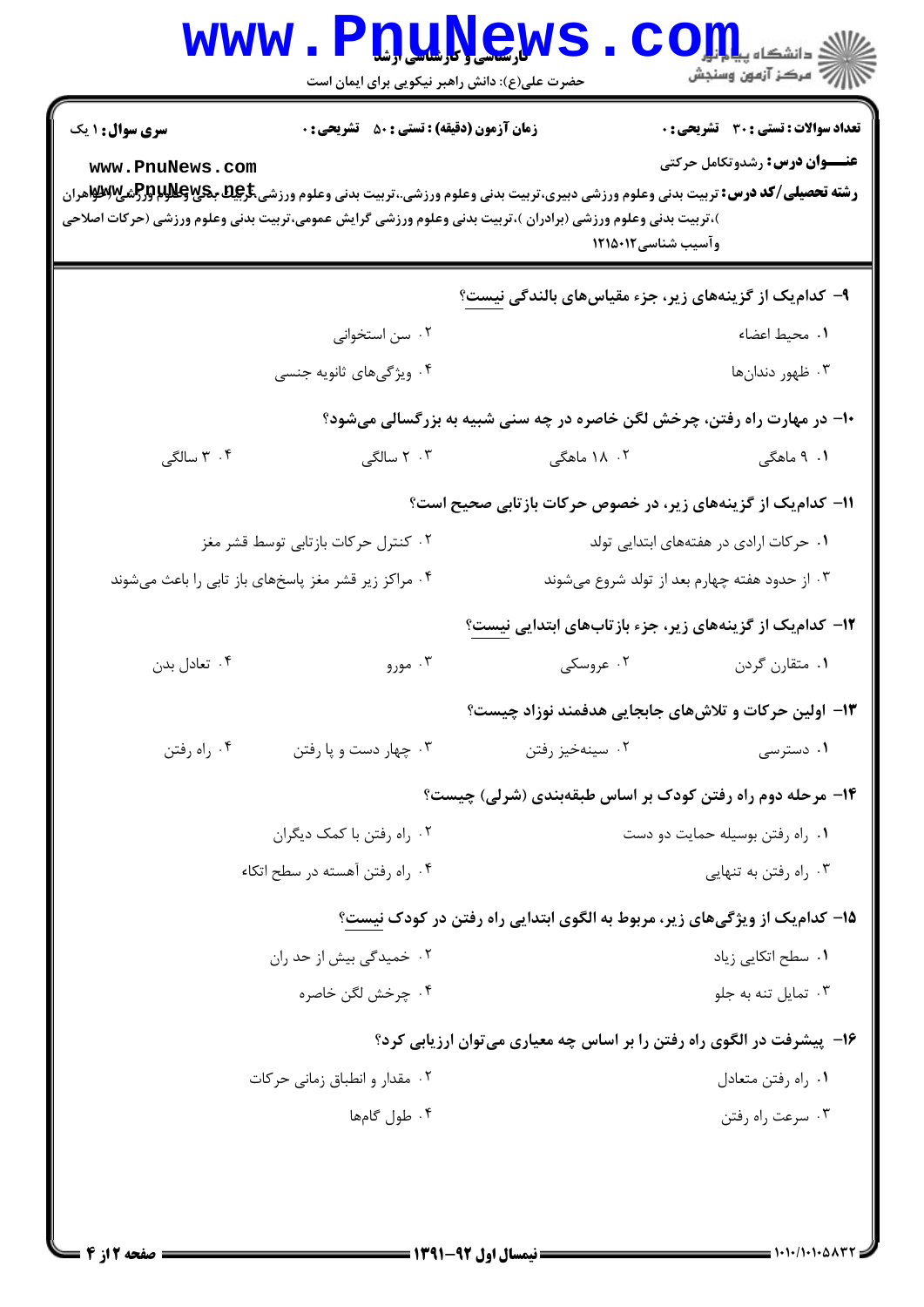|                                      | حضرت علی(ع): دانش راهبر نیکویی برای ایمان است      | www.PnuNews                                                                                                                                                                                                                                                                                   | الاد دانشگاه پیاه <mark>بر</mark><br>ا <mark>ر</mark> ا⇔ مرکز آزمهن وسنجش |  |
|--------------------------------------|----------------------------------------------------|-----------------------------------------------------------------------------------------------------------------------------------------------------------------------------------------------------------------------------------------------------------------------------------------------|---------------------------------------------------------------------------|--|
| <b>سری سوال : ۱ یک</b>               | <b>زمان آزمون (دقیقه) : تستی : 50 ٪ تشریحی : 0</b> |                                                                                                                                                                                                                                                                                               | <b>تعداد سوالات : تستی : 30 ٪ تشریحی : 0</b>                              |  |
| www.PnuNews.com                      |                                                    | <b>رشته تحصیلی/کد درس:</b> تربیت بدنی وعلوم ورزشی دبیری،تربیت بدنی وعلوم ورزشی.،تربیت بدنی وعلوم ورزشی، <del>ترپایا باگلیا باکلوا براز شی بالای</del> می<br>)،تربیت بدنی وعلوم ورزشی (برادران )،تربیت بدنی وعلوم ورزشی گرایش عمومی،تربیت بدنی وعلوم ورزشی (حرکات اصلاحی<br>وآسيب شناسي1215 12 | <b>عنـــوان درس:</b> رشدوتکامل حرکتی                                      |  |
|                                      |                                                    | ۱۷- آکامتو ( Okamoto)  برای مطالعه و بررسی پیشرفت مهارت در راه رفتن از چه روشی استفاده کرد؟                                                                                                                                                                                                   |                                                                           |  |
|                                      | ۰۲ روش مشاهده الگو                                 |                                                                                                                                                                                                                                                                                               | ٠١ روش انطباق الگوي زماني                                                 |  |
|                                      | ۰۴ روش مقايسه با بزرگسالان                         |                                                                                                                                                                                                                                                                                               | ۰۳ روش الكتروميوگرافي                                                     |  |
|                                      |                                                    | 18- زنان و مردان بزرگسال در کدام ویژگی راه رفتن مشابهت دارد؟                                                                                                                                                                                                                                  |                                                                           |  |
| ۰۴ چرخشهای سهمی پا                   | ۰۳ طول گام                                         | ۰۲ الگوی گام زدن                                                                                                                                                                                                                                                                              | ١. عرض گام                                                                |  |
|                                      |                                                    | ۱۹- کدامیک از ویژگیهای زیر، مربوط به مراحل ابتدایی دویدن نیست؟                                                                                                                                                                                                                                |                                                                           |  |
| ۰۲ پنجههای پاها به طرف خارج          |                                                    |                                                                                                                                                                                                                                                                                               | ۰۱ زمان معلق بودن در فضا بسیار کوتاه                                      |  |
| ۰۴ دستها به صورت گارد تدافعی در بالا |                                                    | ۰۳ پاها در هنگام برخورد با زمین عقبتر از مرکز ثقل                                                                                                                                                                                                                                             |                                                                           |  |
|                                      |                                                    | ۲۰- مطابق نظریه گزل در چه سنی اکثر کو دکان قابلیتهای لازم را برای دویدن به دست می آورند؟                                                                                                                                                                                                      |                                                                           |  |
| ۰۴ سالگی                             | ۰۳ سالگی                                           | ۰۲ . ۱۸ ماهگی                                                                                                                                                                                                                                                                                 | ۰۱ ۱ سالگی                                                                |  |
|                                      |                                                    | <b>۳۱</b> – (هرچه فاصله مرکز ثقل بدن نزدیکتر به سطح اتکاء باشد، بدن سریع تر می تواند در جهت مورد نظر بهحرکت در اید) این<br>جمله اشاره به کدامیک از اصول بیومکانیکی در بدن دارد؟                                                                                                               |                                                                           |  |
|                                      | ۰۲ نیروی جاذبه                                     |                                                                                                                                                                                                                                                                                               | ۰۱ نیروی کل                                                               |  |
|                                      | ۰۴ کنترل نیروی حرکت آنی                            |                                                                                                                                                                                                                                                                                               | ۰۳ ناپايدارى                                                              |  |
|                                      |                                                    | ۲۲– کدام یک از پرشهای زیر، در کودکان بر حسب دشواری پیشرونده حاصل میشود؟                                                                                                                                                                                                                       |                                                                           |  |
|                                      | ۰۲ دویدن و پریدن به جلو با یک پا و فرود با دو پا   | ۰۱ پرش از روی یک شیء با دو پا و فرود با دو پا                                                                                                                                                                                                                                                 |                                                                           |  |
| ۰۴ پریدن با یک پا و فرود با همان پا  |                                                    | ۰۳ پريدن با دو پا به بالا و فرود با دو پا                                                                                                                                                                                                                                                     |                                                                           |  |
|                                      |                                                    | ۲۳- ابتدایی ترین الگوی حرکت بازو در پرش طول تکاملی چیست؟                                                                                                                                                                                                                                      |                                                                           |  |
|                                      | ۰۲ حرکت تقابلی بال زدن                             |                                                                                                                                                                                                                                                                                               | ٠١ حالت گارد بازو                                                         |  |
| ۰۴ نوسان دست در محور قدامی- خلفی     |                                                    | ۰۳ گارد بازو در بالا                                                                                                                                                                                                                                                                          |                                                                           |  |
|                                      |                                                    | ۲۴– در الگوی پیشرفته پرتاب کردن از پایین، کدامیک از مراحل زیر زودتر اتفاق میافتد؟                                                                                                                                                                                                             |                                                                           |  |
| ۰۴ استمرار حرکت                      | ۰۳ گام برداشتن به جلو                              | ۰۲ حرکت دست                                                                                                                                                                                                                                                                                   | ۰۱ چرخش تنه                                                               |  |